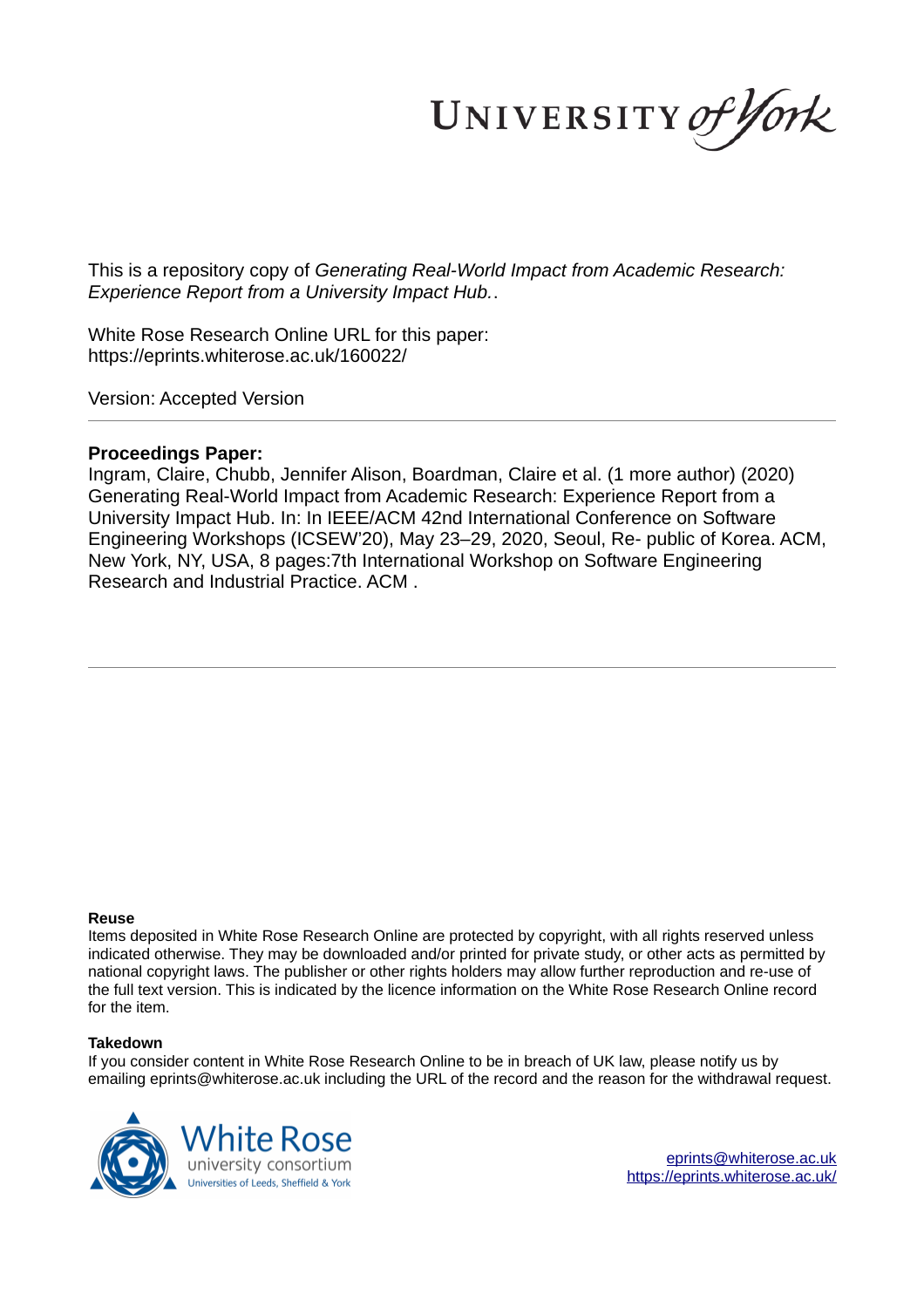# Generating Real-World Impact from Academic Research: Experience Report from a University Impact Hub

Claire Ingram Jenn Chubb Claire Boardman Marian Ursu DC Labs, University of York York, UK

## ABSTRACT

This paper presents an experience report of Digital Creativity Labs (DC Labs), an 'impact hub' created at the University of York in the UK. The impact hub is dedicated to fostering impactful collaborations between practitioners and researchers in the world of games, interactive media and the rich space in which these converge. In this paper we describe how the impact hub works and the activities undertaken to build a culture of academic entrepreneurship that allows academic researchers to understand the goals of external partners and align with them. We also present some illustrative case studies before proposing initial lessons learned from experiences of the Lab. Multi-disciplinary academic teams can generate excellent impact, but this doesn't happen automatically. A culture of entrepreneurship is needed, and opportunities must be created for researchers to tackle problems jointly. Effort must be put into maintaining collaborations with partners.

#### CCS CONCEPTS

#### • Applied computing  $\rightarrow$  Arts and humanities; Education; · Social and professional topics; **KEYWORDS**

research mpact, university-industry collaboration, inter-disciplinary research

#### ACM Reference Format:

Claire Ingram, Jenn Chubb, Claire Boardman, and Marian Ursu. 2020. Generating Real-World Impact from Academic Research: Experience Report from a University Impact Hub. In IEEE/ACM 42nd International Conference on Software Engineering Workshops (ICSEW'20), May 23-29, 2020, Seoul, Republic of Korea. ACM, New York, NY, USA, 8 pages. https://doi.org/10.1145/ 3387940.3391479

#### 1 INTRODUCTION

In this paper we present the academic perspective on strategies for closing the gap between academic research and industrial practice. We describe an 'impact hub' based at the University of York in

ICSEW'20, May 23-29, 2020, Seoul, Republic of Korea

© 2020 Copyright held by the owner/author(s). Publication rights licensed to ACM. ACM ISBN 978-1-4503-7963-2/20/05. . . \$15.00 https://doi.org/10.1145/3387940.3391479

the UK, a Laboratory dedicated to fostering impactful research collaborations and generating real results for practitioners while enabling high quality research outputs. In this case the impact hub, 'Digital Creativity Labs' (DC Labs), specialises in games, interactive media and the rich space in which these areas converge.

Academic researchers are expected to train for many years to develop their expertise. Each academic discipline has highly specialist concepts, terminology and techniques which are not immediately accessible to researchers from other disciplines. Furthermore, each discipline has very different expectations regarding collaboration, publication, impact, ideas generation and academic behaviour generally. Consequently, researchers in different disciplines can become isolated in discipline-specific 'silos'. However, the discipline-specific silos do not map neatly to the requirements and needs of real delivery projects. Instead, 'real-world' projects frequently require inputs from many different specialists and functions during the activities associated with conception, design, development and operation. To overcome this barrier, DC Labs has created a multi-disciplinary research culture which emphasises academic entrepreneurship and external engagement. This approach has fostered real-world impact for academic work, by helping researchers understand the goals of industrial practitioners much more effectively. The observations in this paper constitute an experience report presented from the academic perspective, highlighting activities found to be effective at DC Labs for establishing multiple successful collaborations with practitioners.

#### 2 BACKGROUND

Collaboration between academics and practitioners can benefit both parties. Firms which collaborate more with universities produce more innovative products [21, 29], and regions with entrepreneurial universities see more innovation regionally [22]. Meanwhile, academics who actively engage with industry produce higher quality research outputs and tend to obtain higher funding [19].

However, academics and practitioners have different goals, motivations and cultures [3, 8, 9, 20, 23] as well as different expectations for the timescales and openness of delivered results. These differences can hamper co-operative endeavours [29]. Gaining a better understanding of each others' fields, goals and practices appears to help. For example, academics who already have industrial experience, entrepreneurial training or experience of collaboration are more likely to be entrepreneurial or collaborative [1]. Successful collaboration between industry and academia is associated with high levels of trust [5, 6] and strong personal relationships [18, 22].

Permission to make digital or hard copies of all or part of this work for personal or classroom use is granted without fee provided that copies are not made or distributed for profit or commercial advantage and that copies bear this notice and the full citation on the first page. Copyrights for components of this work owned by others than the author(s) must be honored. Abstracting with credit is permitted. To copy otherwise, or republish, to post on servers or to redistribute to lists, requires prior specific permission and/or a fee. Request permissions from permissions@acm.org.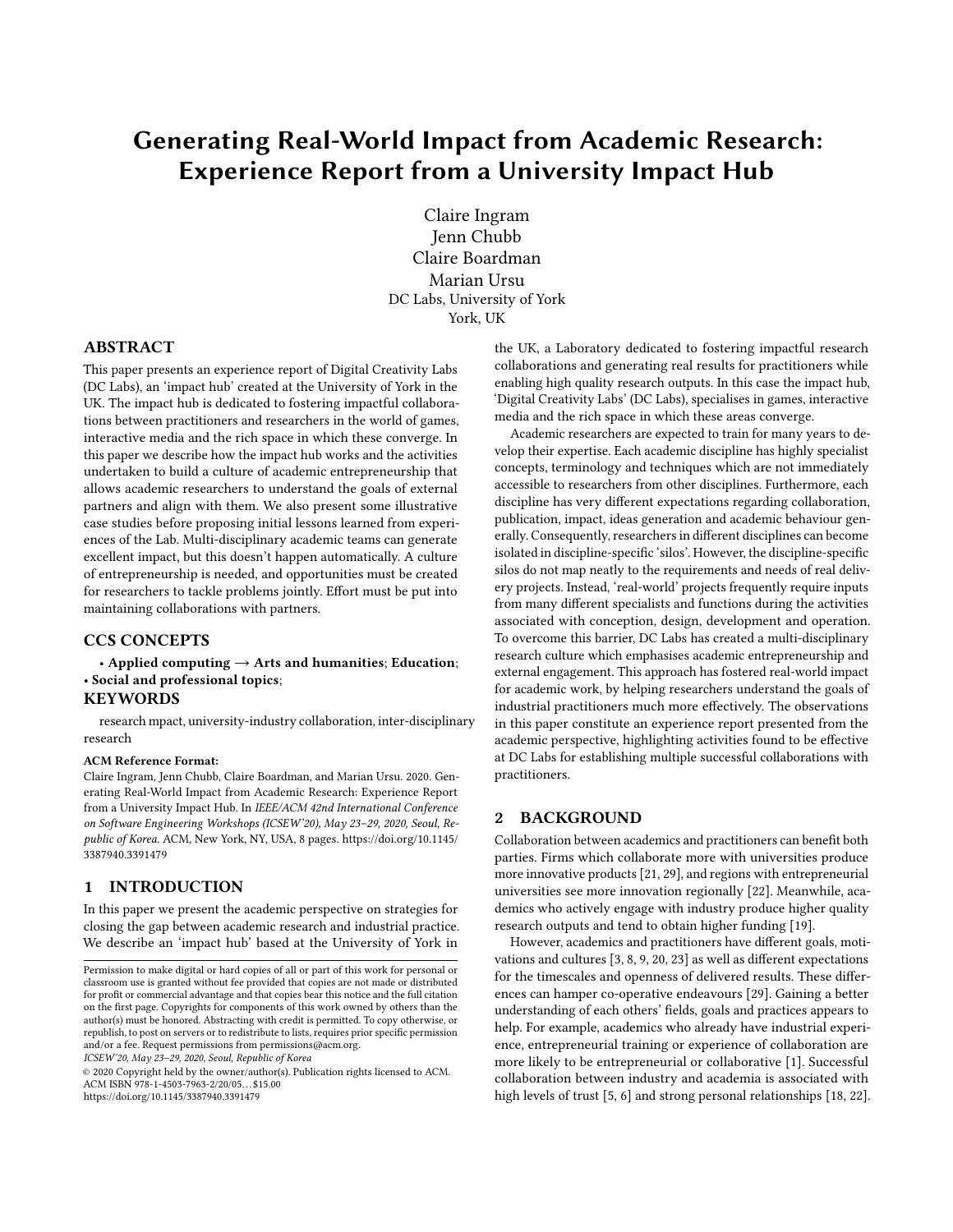It's important to note that 'industry' and 'academia' are themselves not monolithic. There is substantial variation between different academic disciplines, on the one hand, and between different non-academic enterprises, on the other. If they are to be successful, approaches to fostering collaborations will need to take this into account.

## 2.1 Understanding multi-disciplinary academic culture

DC Labs has been established in a research climate in the UK which requires academics to explicitly articulate the impact of their research [7]. 'Impact' is defined in various ways (e.g., [25]), but most definitions include positive effects on culture, society, and/or the economy. Allocations of UK research funding are influenced by a performance-based funding system (the Research Excellence Framework, or 'REF') which requires universities to submit case studies illustrating the impact of their research. Statements on impact are also required in applications for research grants. These assessments have resulted in collection of data illustrating the impact of recent UK research, and analysis of this data shows that inter-disciplinary research is particularly effective for achieving real-world results. In the most recent national assessment, 87% of case studies submitted by universities involved multiple disciplines [2].

Recognition that multiple disciplines are needed for successful project delivery brings academia in line with commercial sectors. For example, working in cross-functional teams is known to lead to improved innovation in manufacturing and product design [11, 16]. Meanwhile cross-functional teams [12, 13] have become a key pillar of agile software development methodologies. In a multidisciplinary team, misunderstandings and implicit assumptions are surfaced and challenged as the team moves towards developing a shared understanding, which leads to improved business outcomes [14, 15]. For these reasons, DC Labs has been built on the conviction that a multi-disciplinary research culture is the first step towards faciliating better collaboration with external enterprises.

DC Labs is dedicated to studying the space of convergence defined by games and linear media, by understanding how aspects of play and storytelling could be combined and better exploited in mediated communication and interaction in various sectors of our lives, including entertainment, culture, education and wellbeing. The Lab's R&D agenda is aligned with that of the video game and media industries, but is tightly connected with other industries, cultural sectors, government and and third party endeavors which have interest in this space. This includes schools, heritage organisations, social enterprises, environmental charities, architects, performing arts venues and artists and film and television businesses. The Lab has its roots in computer science and interactive media, and draws in numerous other academic disciplines that are needed to contribute to these industries, including specialists in design, psychology, biology and health sciences, education, heritage and history, archaeology, sociology, language and linguistics, music, electronics engineering and theatre and film. The intention was to create a Lab which is multi-disciplinary (in which multiple disciplines work side by side) or even inter-disciplinary (in which staff integrate research questions and methods from multiple disciplines).

#### 2.2 Aligning with practitioner culture

On the other side of the equation, firms and other non-academic enterprises also exhibit wide variance in their needs, goals and cultures. Firms may have widely varying strategic end-goals in mind when they undertake collaborations. It's important to be explicit about the nature of these end-goals so that all parties in the collaboration can take this into account.

Setting up partnerships is not easy and there is an initial effort overhead [8]. Larger firms may find it easier to absorb this initial investment. In contrast, SMEs typically have constrained resources, fewer staff and less ability to invest in long-term developments [27]. When setting up a collaboration, smaller firms may even see an initial reduction of innovation outputs before seeing an increase [26]. Despite these challenges, academic collaborations can provide SMEs with sources of idea generation, research expertise, specialist development capabilities and/or horizon scanning that would not be otherwise available. In fact, many former studies have linked SME university collaborations with innovation success [4, 28].

The same factors that make universities potentially valuable partners for SMEs also apply for other types of enterprise, such as charities, social enterprises, schools, museums and theatres, public sector, and other non-profits. In many cases, innovative technology is important for these enterprises in order to stay relevant, improve efficiency, and maintain quality of outputs, although resources for investing in innovation are slim. Motivations, internal capabilities and capacities, and end user characteristics vary between commercial firms and non-profit enterprises, and priorities and goals for many of these enterprises may not be commercially-driven. Academic partners need take time to understand the specific expectations and goals of their non-academic partners if collaborations are to be sucessful.

A majority of the firms in industrial sectors relevant to DC Labs (such as video gaming, film and theatre) are SMEs or microfirms. Therefore, although DC Labs can and does collaborate very successfully with large enterprises, DC Labs has created an academic culture that facilitates collaboration with small enterprises alongside large firms.

## 3 IMPACT HUB CONCEPT

The Digital Creativity Labs (DC Labs) was founded in 2015 at the University of York as an £18m initiative, an impact hub with initial funding from three UK research councils, four universities and over eighty non-academic partners. The aim is to ensure that researchers working in fields relevant to games and interactive media can maximise the full impact of their research, through fostering connections between researchers and practitioners. Practitioners collaborating with the lab includes industry, government, non-profit communities, the third sector and the general public.

#### 3.1 Impact hub structure

DC Lab staff are shown in Table 1. In order to create an effective inter- and multi-disciplinary culture, DC Labs employs fulltime post-doctoral researchers. To date, nearly 30 post doctoral researchers are, or have been, employed in the lab on a wide mixture of projects. In addition to computer science and interactive media, researchers span diverse fields such as education, electronic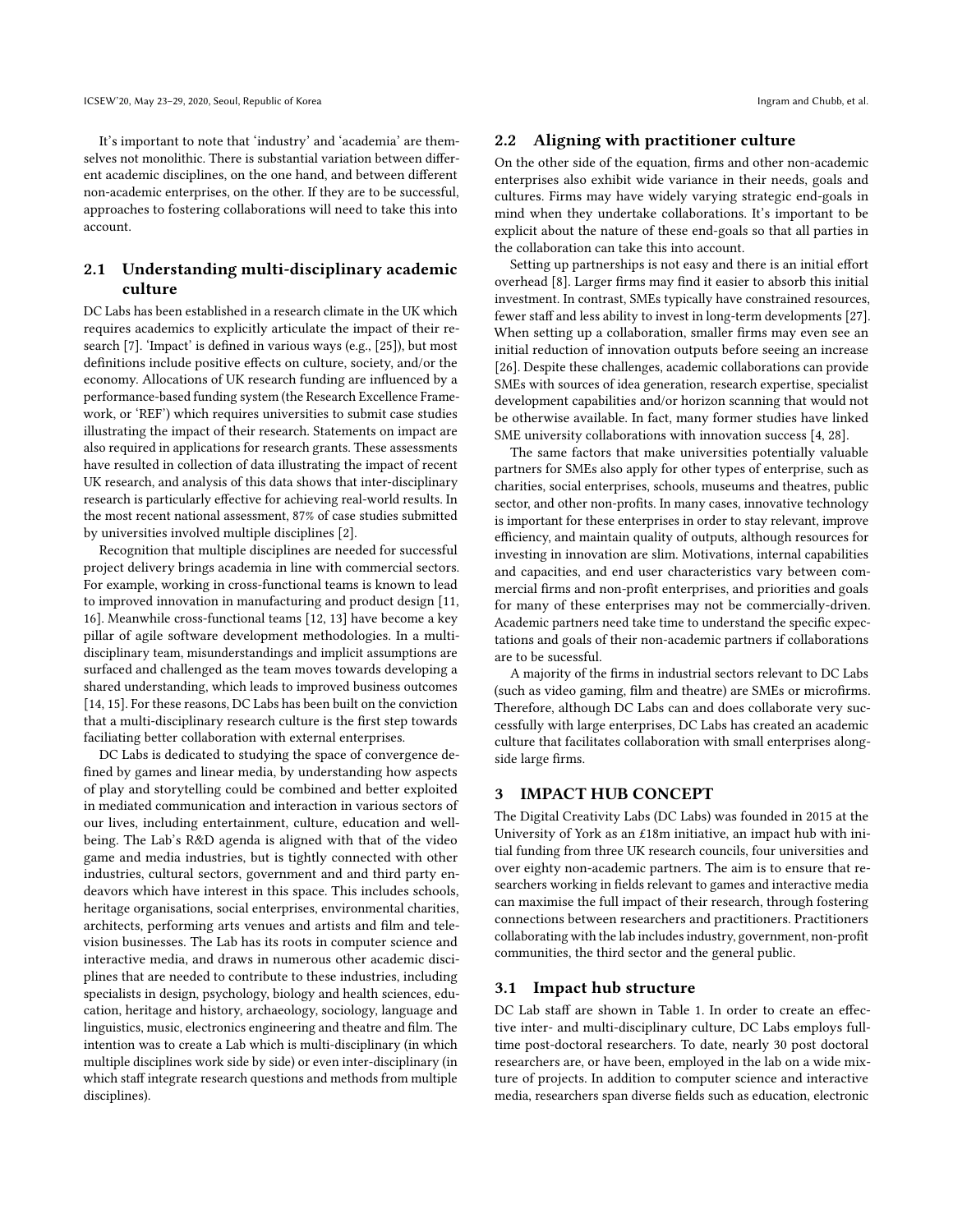engineering, social science, business & management, heritage, archaeology, life sciences and design.

The Lab also employs full-time software engineers, most of whom have industry experience, as well as a marketing specialist, administrative support and full time manager. In addition, two full time PhD students have been funded so far, with two other positions currently available for application. All Lab staff are co-located in an open-plan space. The Lab also plays host to many others, including visiting academics from other institutions, interns, taught students working on summer projects and visiting practitioners.

In addition to core staff, many academics from around the university maintain links to DC Labs, through a variety of mechanisms, including co-supervising PhD students or summer school students; attending joint research days, talks and sandpits; and generating joint project proposals. Academics actively collaborating on explicit projects are shown in Table 1, but many more participate in informal links in addition to this.

3.1.1 Management and strategic direction. The Lab's primary links and strategic leadership team sit with the Department of Computer Science (CS) and the Department of Theatre, Film, Television and Interactive Media (TFTI). A Director provides operational and strategic leadership, and a local management team consisting of the Director, Lab manager, two senior research fellows and senior software developer provides local management. A Strategy Board, consisting of academics representing relevant research themes, provides strategic input. Further strategic advice is provided by an Advisory Board, with representatives from external partners and stakeholders, which meets at long intervals to hear updates and to provide feedback and suggestions. External feedback from practitioners helps to ensure that the Lab's direction and strategy is aligned with the needs of the wider economy and society.

3.1.2 Spoke sites. DC Labs is headquartered at the University of York, but it also fields 'spoke' sites, which provide academic links and support for post-doctoral researchers and academics working on related topics at four other UK universities: Queen Mary's University of London; Falmouth University; Goldsmiths University; and Durham University. The existence of spoke sites allows all five sites to maximise the value of their local network, by pooling contacts local to each university with the general DC Labs community.

3.1.3 External links. The Lab maintains good relations in various ways with over 80 relevant external organisations, including large and small, commercial and non-commercial. Many are local to DC Labs' home region of Yorkshire. At any one time, many of these organisations are working actively with the Lab on collaborative projects, events and proposals. Collaborations that are local are particularly important for smaller enterprises, which have fewer resources to invest in collaboration with distant partners.

#### 3.2 Practice-based research

The philosophy of the DC Labs is to implement 'practice-based research'. Projects undertaken at the Lab typically (although not universally) aim to deliver as a priority a prototype, normally a working prototype such as a minimal viable product. Reflection and learning, data collection and research follow on from this. Effectively the Lab uses researcher and/or professional developer

Table 1: People who have been actively involved in the impact hub during its operation

| Post doctoral research staff                  | 29 |
|-----------------------------------------------|----|
| Research fellows                              | 5  |
| Full time software developers                 | 4  |
| Professional support staff                    | 6  |
| PhD students                                  | 2  |
| Full time academic staff (includes Principal  | 23 |
| Investigators (PIs), Co-Investigators (CIs) & |    |
| associated academics                          |    |
|                                               |    |

expertise to deliver working (or Wizard of Oz) prototypes developed collaboratively, and gathers feedback and real-world problems to fuel research in exchange.

The Lab advances research through a portfolio of projects, which vary significantly in size, funding sources and technology maturity. Some of these projects are funded entirely by the DC Labs, but most are co-funded with external partners, and some are supported entirely through external funders. In particular, the Lab has the ability to invest staff time (with a researcher, software developer, or both) to kick off small proof-of-concept projects very quickly. This can be a particularly powerful tool for supporting collaborations with SMEs, microfirms or non-profits. Issues of IP are dealt with on a project-by-project basis.

The DC Labs is currently primarily a research lab, and as a result its research staff have lighter teaching loads. Some of the Lab's research projects influence teaching activities, and both researchers and academics supervise undergraduate final year and summer school projects.

#### 3.3 Creating a culture

Individual Lab members have different backgrounds and separate projects. To create a team ethos, Lab meetings are held every week, adopting a format similar to a daily standup, where each staff member (including researchers, software engineers, academics and support staff) briefly summarize what they are currently working on and planning to work on in the next week, current obstacles, and any news or events on the horizon. Individual Lab members often offer suggestions to each other at the meeting. In addition, half-day or full-day 'forum' events are held every 6 weeks. Some forums provide training, some involve hearing more about each others' work, or bring in expertise from outside the Lab. Finally, there have been a number of 'strategy day' events throughout the Lab's lifespan where all members of the Lab work together to co-create and feed back on the Lab's future strategies, allowing perspectives from multiple disciplines to comment on stragic direction.

In addition to building a multi-disciplinary team culture, the Lab also works on building an entrepreneurial mindset. Training opportunities made available to researchers include media training and innovation bootcamps. One year after the Lab's initial creation, a one-week course on business innovation was made available to all the members of the Lab, covering common commercialisation topics such as venture capital funding, pitching, and building on ideas for development. At the culmination of the week, researchers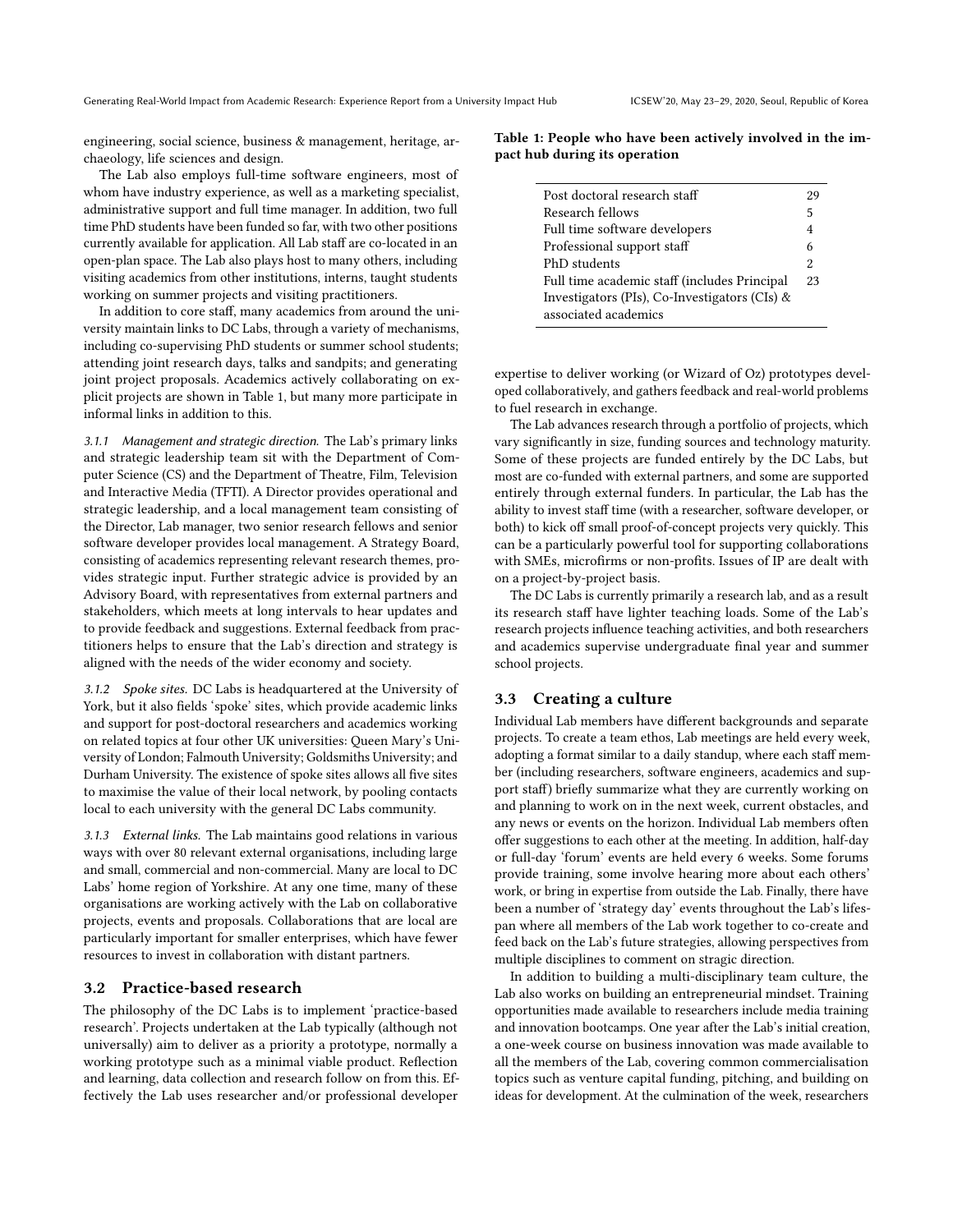pitched their ideas competitively to win seed funding. Two major projects were generated from this event, Gaming Grammar (see Section 4.2) and Weavr (see Section 4.1).

Recruiting new potential collaborators requires exposure, to increase the chance of discovering each other. The Lab culture therefore emphasises engagement and outreach activities. A part-time marketing specialist works with the Lab to aid this work. During the first 4 years of the Lab's life, staff conducted more than 320 engagement activities, including giving talks and keynotes, contributing to or even running events locally, nationally and internationally, as well as editing journals and generating content for magazine and newspaper articles.

Personal contacts and relationships are important to ensure successful collaborations; maintaining these relationships requires an investment of time. Each project follows a structured process to identify potential stakeholders and end-users, and helps researchers design plans to engage them. Periodically the Lab has engaged a part-time staff member to support this activity.

## 3.4 Benefits of the approach

Just over halfway through the Lab's five year operation, an informal internal review was carried out, in which anonymous comments about the benefits and drawbacks of the Lab's approach were collected from a representative sample of staff<sup>1</sup>. The review was intended to inform internal strategy. We briefly summarise high-level themes from the review in this Section and in Section 3.5.

In general, staff find that DC Lab's multi-disciplinary, entpreneurial approach has been very successful for generating new projects that have impact for external organisations. Ability to work across boundaries was strengthened by co-location in a designated physical space, and many collaborations have been forged because of this.

This outcome is also supported by previous academic studies, which have shown that physical separation makes it more difficult to establish and maintain connections, and that distance affects productivity negatively [24]. During the early stages of collaborative reseach or R&D projects (for example, while generating, evaluating and elaborating on ideas for new work) serendipitous 'corridor talk' is particularly important. Researchers in multi-disciplinary environments in particular often find that they have implicit assumptions and tacit knowledge from their disciplinary training which is not visible to their peers from other disciplines; surfacing these assumptions is easier when co-located [17]. Internal reviews also suggested that research staff feel that the availability of multiple perspectives enabled them to generate new insights by seeing different interpretations and assumptions. This ultimately inspired new directions and approaches for research projects.

3.4.1 Indicators of successful relationships with external enterprises. Outputs generated by the Labs are dominated by software applications, including the following:

- Echo, a visualisation tool for esports, which has reached thousands of fans watching professional esports tournaments at major international events such ESL One (see Section 4.1)
- Gaming Grammar, a game to assist schools in the teaching of foreign languages, tested with 42 schools to date (see Section 4.2)
- Viking VR, an interactive virtual reality (VR) exhibit with York Museums Trust based on an archaeological reconstruction of a Viking camp, visited by approx. 100,000 visitors over 6 months (see Section 4.3)
- $\bullet$  Mutator VR<sup>2</sup>, an evolutionary artistic VR installation, which allows the user to take part in the experience by granting interactive control of the forms, system dynamics, and environment. Virtual scenes are entirely procedurally generated from mathematical rules and can be morphed continuously from one to the next so that each experience is truly unique. Mutator VR has been experienced by over 40,000 participants at exhibitions around the world, and shortlisted in 2018 for the prestigious Lumen prize in Digital Art.
- 'Cutting Room', a suite of production tools, based on nonlinear, object based storytelling and produced in collaboration with the BBC. The software was used by an SME, Symbolism Studios, to create the short-film 'What is Love', an installation at an international arts festival receiving an estimated 700 visitors, which in turn provided the inspiration for the BBC to implement the one thousand episode of BBC Click as an interactive TV programme.

In addition, the Lab's annual Game Jam has been attended by more than 250 students and industry professionals, with one game securing an investment of £30,000 from the UK Games Fund.

#### 3.5 Drawbacks of the approach

Although appreciated by many, it is still difficult to develop and carry out interdisciplinary research and development. Here we describe some challenges which Lab researchers identified in informal internal reviews.

Prestigious publication venues are often highly focused on specific topics. However, different disciplines have different norms regarding how research is conceived, conducted, evaluated, written up and published. As a result, researchers straddling multidisciplinary boundaries can find it very difficult to plan research in a way that satisfies the expectations of multiple disciplines. This factor was pointed out by researchers in the Lab during internal reviews. It's sometimes difficult to find high-prestige publication venues for multi-disciplinary or inter-disciplinary research, which is necessary for career progression. This is a recognised challenge for multi-disciplinary researchers right across the academic sector.

DC Labs emphasises prototype development and practice-based research. However, a consequence of this approach is that researchers often spend considerable time, supported by software developers, developing the prototypes that can be deployed in real-life scenarios by the non-academic partners. This often has the effect of reducing the time available for producing academic papers. However, prototypes can now be treated as reseach outputs (for example, in the UK's REF assessments), and, in addition, the significance of the

<sup>&</sup>lt;sup>1</sup>Staff participating in the review consented to use their quotes internally. Only highlevel themes have been inductively drawn from that data here, ensuring full anonymity. In line with standard university procedure, ethics clearance was not required for this internal staff survey.

<sup>2</sup>http://mutatorvr.co.uk/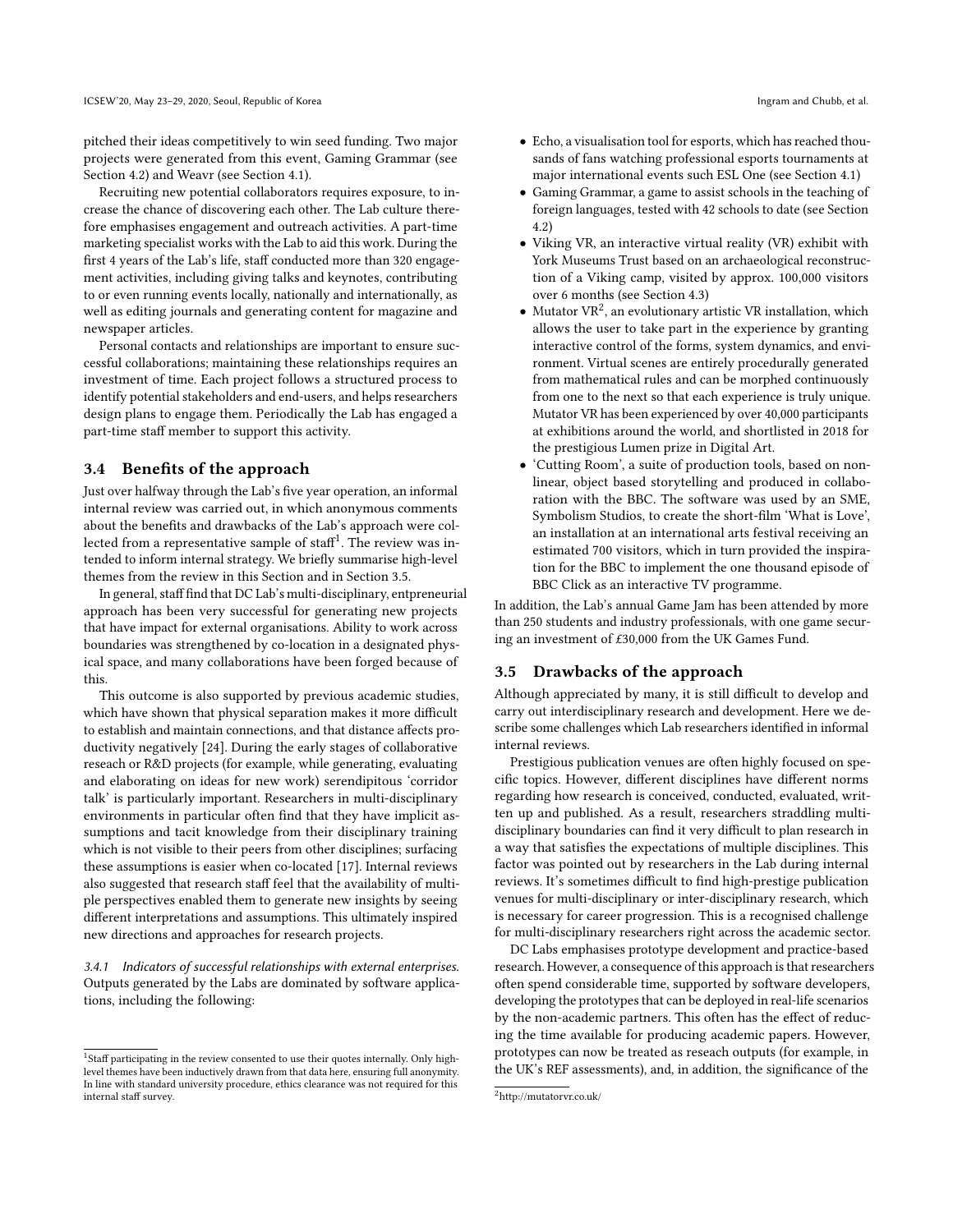papers that result from the research work is enhanced by the DC Labs practice-based approach.

Work in DC Labs has traditionally been organised as a portfolio of projects, with separate researchers driving largely separate projects. This has worked well in terms of supporting career progession, allowing researchers to develop ideas that they are passionate about. However, it does mean that the Lab is a multi-disciplinary environment (researchers work in their own disciplines, but collaborate on joint projects) rather than truly inter-disciplinary. In the future DC Labs aims to experiment with different ways of building up 'connective tissue' between projects, to test whether this is linked to more positive outcomes, or whether the current multi-disciplinary approach is sufficient.

## 4 CASE STUDIES

In this section we present some brief case studies illustrating how DC Labs' approach has helped to align researchers with the needs of practitioners, and to create projects that satisfy both academic and non-academic partners' goals.

#### 4.1 Weavr: A commercial consortium



Figure 1: Screen shots of the Weavr Dota 2 Companion app

One of the largest projects generated from DC Labs is the Weavr project<sup>3</sup>. Weavr develops novel AI and data-driven production tools and audience-facing experiences used in the coverage of live esports. Esports are video games played competitively and commercially for audiences in physical venues such as sports arenas, and streamed live worldwide. It is a rapidly growing market, with global audiences exceeding 450 million people.

The initial ideas for Weavr were generated by DC Labs researchers at a full-time week-long business innovation course, which included training in entrepreneurship concepts and activities. The initial idea was developed and elaborated subsequently and went on to win two applications for strategic innovation funding. This allowed the lead researcher (a computer scientist with a background in HCI and digital exhibits) to recruit a commercial software developer to work on a prototype. The lead researcher worked with diverse partners to develop ideas while prototyping. Feedback initially came from academics in sociology and psychology, but also keen players of Dota 2 and esports consumers, and later from commercial firms working in relevant areas.

The result of the prototyping phase was an idea for a product that incorporated VR technology, as well as aspects of machine learning and interactive storytelling, backed by a consortium of firms, from microfirms to internationally-known brand names. The Weavr consortium is now supported by a major grant from the UK's innovation funding agency, Innovate UK, with a mixed academiccommercial R&D team.

Software products developed by Weavr include the Echo Suite, which allows esports viewers to experience immersive, highly interactive cross-reality narratives and data-driven stories surrounding live gameplay. Echo has been integrated into production tools adopted by leading esports content producers, and has been experienced by thousands of viewers to date. During major esports tournaments the development team has released new versions of the application, while the research team have been able to collect and analyse feedback from thousands of users. For commercial partners Echo/Weavr creates meaningful and personalised mixedreality experiences for esports and sports fans, powers the creation of data-driven content, and opens up commercial opportunities for brands and teams. Meanwhile, researchers have been able to analyse the data to publish novel research findings.

## 4.2 Gaming Grammar: educational technology for schools

Gaming Grammar $^4$  is an educational game designed to aid language teaching primarily for school pupils aged 9-14. It brings together principles for presenting and practising grammar, alongside gamification to create an engaging and effective platform for teaching grammar in a foreign language. The initial idea built on the findings of educational research conducted by the lead researchers. A week-long innovation training workshop organised specifically for DC Labs research staff provided the opportunity for one of the lead researchers (a DC Labs researcher and a specialist in language education) to expand on the initial idea, establishing the business case and the steps needed to bring the idea to life. The workshop culminated in a competitive pitching event to win a small amount of seed funding, which was won by the Gaming Grammar idea.

This seed funding enabled the team to develop a small prototype, based on a simple game design and a single language (in this case, French), as a proof of concept. Initial play-testing with children and adults demonstrated the potential of this tool and the appeal for language learners and teachers. With software development support from the DC Labs, the initial prototype was expanded to incorporate practice of a wider range of grammar features. The project worked with an alliance of local schools, who were interested in the game's potential to support language learning and teaching, to get feedback from both teachers and pupils on game design and evaluate the effectiveness of the game for learning.

As an educationalist and applied linguist, the lead researcher did not have a background in game design or software development, However, through their work with game design and software development experts within the DC Labs, they were able to develop an understanding of the game design process and the technical requirements of building an educational technology tool.

<sup>4</sup>https://www.digitalcreativity.ac.uk/creations/gaming-grammar-game

<sup>3</sup>https://Weavr.tv/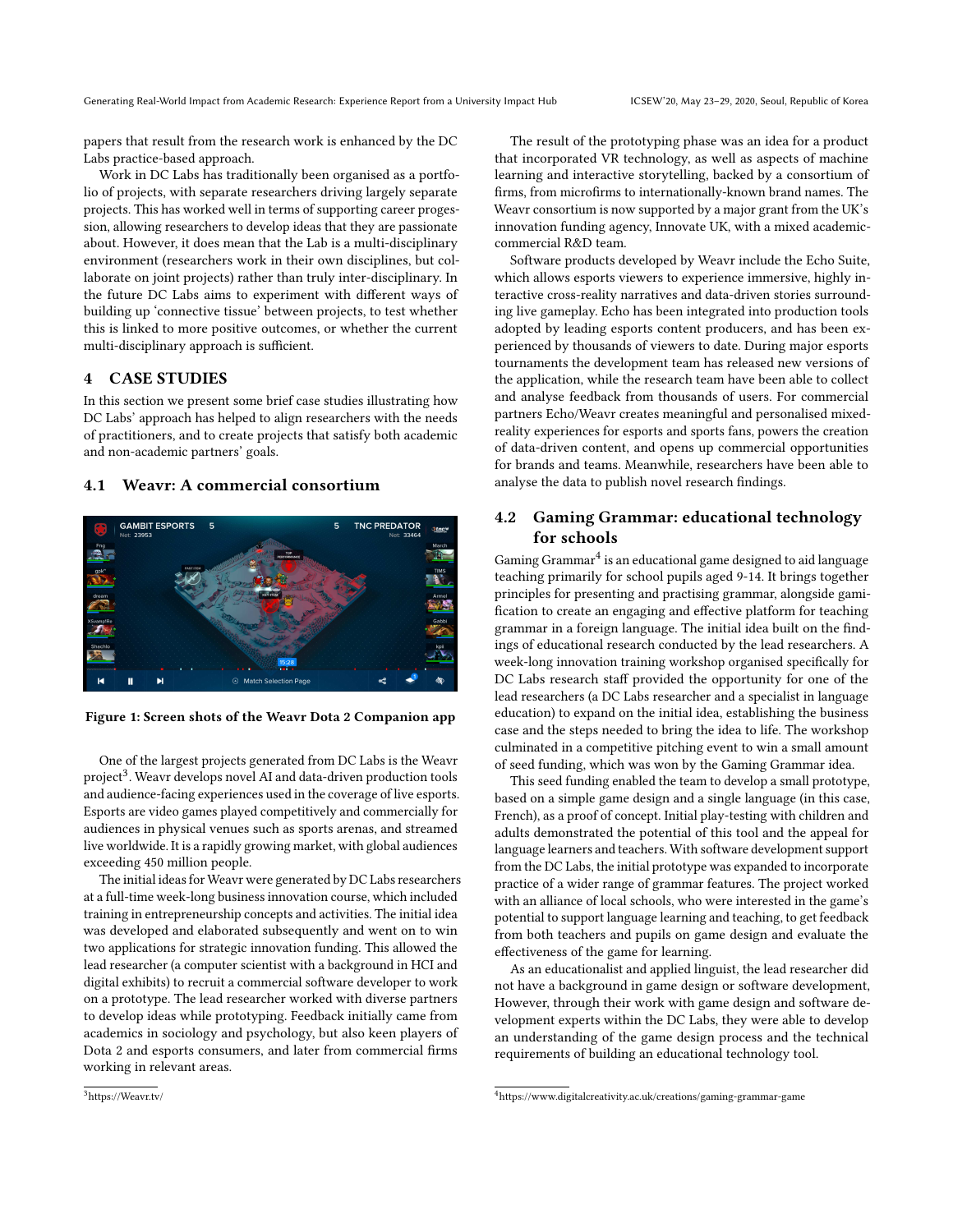The lead researcher won a three-month fellowship from the UK's 'ICURe' program<sup>5</sup>, funded by Innovate UK, which runs a twelve week course consisting of commercialisation training and constant contact with potential users, partners or customers to generate feedback. Armed with the feedback, further funding was obtained as part of the Department of Education's National Centre for Excellence in Language Pedagogy. This facilitated the recruitment of a commercial software engineer to develop the game further, deploying it in two additional languages (German and Spanish) and putting the technical requirements in place to allow the game to be rolled out to schools.

The expanded game, now supported by a full time developer and deployed to a number of test schools, is proving to be an effective and motivating teaching and learning tool. It enables pupils to engage in more autonomous learning, whilst allowing teachers to track their learners' progress. Large-scale, classroom-based data gathered through gameplay gives a much more detailed understanding of the children's learning than has previously been available from such trials. The game is designed to be readily adaptable to other languages; it has already been deployed in three languages and could be expanded, for example, to the teaching of English as a Foreign Language (EFL). The project has been able to take into account the needs of the external partners (in this case, schools, teachers and pupils) to align with their goals (improved educational outcomes for learners and an effective and efficient teaching and progress tracking tool for teachers). Meanwhile academic goals are satisfied by generating rich data on language learning through games.

The Gaming Grammar project now forms part of a larger investment of £2.17 million from the UK's Department for Education National Centre for Excellence for MFL Pedagogy.

## 4.3 VikingVR: A cultural heritage collaboration

One of the first DC Labs projects, Digital Narratives in Archaeology and Heritage (DiNAR), delivered a VR exhibition in partnership with the York Museums Trust. The VikingVR was designed to engage a public audience of all ages and launched as part of the 2017 'Vikings: Rediscover the Legend' exhibition at the Yorkshire Museum<sup>6</sup>. Deploying cinematic techniques, and using Viking period Norse and Anglo Saxon language throughout, the animated scenes include elements of Norse mythology and contemporary storytelling to create integrated immersive narrative experiences based on actual archaeological evidence relevant to the Winter Camp of the Viking Great Army at Torksey [10], near Repton, UK.

The structure and ethos of the DC Labs greatly expedited the formation of a partnership between academic and SME collaborators. The projects leads, academics from the Archaeology and Theatre, Film, TV & Interactive Media (TFTI) departments, were already members of the DC Labs' team of researchers. Funding for the project was already in place via the DC Labs grant itself. The Yorkshire Museum was part of the extended DC Labs network from early in the DC Labs life and was instrumental in suggesting the Viking theme for the project. Archaeologists at the University of York then identified Torksey as a suitable case study. Expertise

<sup>5</sup>https://icure.uk/ <sup>6</sup>https://www.yorkshiremuseum.org.uk/exhibition/viking-rediscover-the-legend/ from multiple disciplines and specialisms, from both partner organisations, was drawn on during the design and development stages. This included academics from Archaeology, TFTI, Electronics and English specialising in game design, electronics, historic languages and museum studies, and Yorkshire Museum's curation, digital engagement, education and visitor management teams.



Figure 2: User testing the Viking VR headset

The VikingVR experience was developed with ease of use and cost of equipment in mind, as well as future re-use and extension. The design team experimented with Google Cardboard, which offered a convenient and inexpensive platform for developing an immersive experience. The Museum intended to make the VR installation available to the general public visiting the site, which meant that the device for delivering the experience had to be extremely robust, and easy to use. It also had to be readily used by many hundreds of people a day. A conventional headset with its headphones and head strap design is relatively time-consuming to put on and take off, which would restrict the numbers of people able to experience the installation. It is also relatively intimidating to people who have never tried a VR headset before. A new headset device was therefore designed to hold a phone running Google Cardboard. The headset was wooden, emulating a Viking design found on one of the artefacts from Torksey (a prototype is shown in Figure 2). It had small speakers built in at ear level and did not require a headstrap: users could simply hold it up to their face to experience the VR. In order to extend the impact of the VikingVR beyond the walls of the Yorkshire Museum, several digital resources were released under open license during the exhibition. Knowledge accumulated through the VikingVR project was leveraged to develop an immersive experience delivery 'toolkit' to be used by other SMEs within the cultural heritage sector and funded via the UK's Arts and Humanities Research Council (AHRC) funded Digital Creativity for Regional Museums project.

The installation was visited by approximately 100,000 visitors over 6 months, 70% of whom had never used virtual reality before.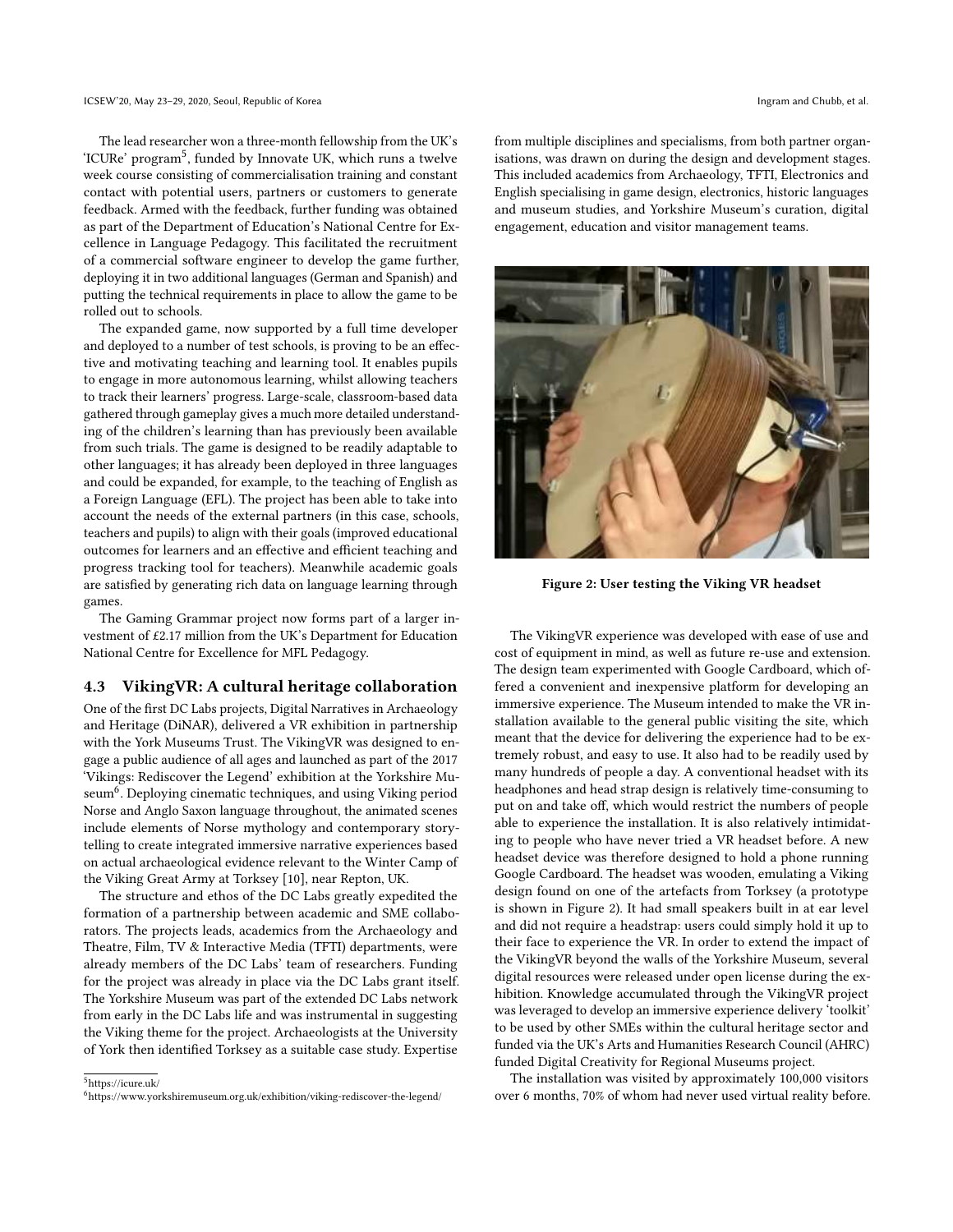Generating Real-World Impact from Academic Research: Experience Report from a University Impact Hub ICSEW'20, May 23–29, 2020, Seoul, Republic of Korea

### 5 LESSONS LEARNED

We have refined some key findings from the DC Labs operation over 4.5 years to date, based on informal discussions with staff across the lab and reflecting on initiatives or activities that have worked well for the DC Labs. We summarise them here.

## 5.1 Facilitate multi-disciplinarity

In DC Labs, this was achieved through:

- Co-location in a shared space. This is a double-edged sword; researchers sometimes find co-location a source of distraction. However, they also rate co-location as valuable, as it results in many serendipitous conversations, and exposes researchers to new perspectives, that in turn lead to new ideas. To underline the point, DC Labs spoke sites have found it harder to maintain the same team ethos, due to the greater difficulty of maintaining regular contact across distances.
- Building a team ethos. It is particularly challenging, but also particularly important and rewarding, to create a team ethos when everyone in the lab has a different project and different training. Regular standups are helpful, giving everyone a chance to hear what colleagues are working on and feel involved in each other's projects, offer suggestions and celebrate each other's achievements. Other means to achieve this include regular research forums, dedicated meetings to refine and re-enforce the team ethos, management leading by example, social and informal events, and supporting personal expression and development.

## 5.2 Embed a culture of academic entrepreneurship

Embedding a culture of entrepreneurship in a research lab has helped DC Labs achieve impactful results. The following techniques were used to achieve this.

- Innovation training for researchers has been immensely successful for DC Labs. DC Labs employed a format of a weeklong workshop, aimed to be attended by almost all reseachers in the Lab. The workshop involves training in basic concepts important for the commercial sector, such as generating and scrutinising commercialisable ideas and pitching to investors. Two of the lab's most successful projects have benefitted greatly from this exercise, either through providing a forum which allowed researchers to develop and take forward their existing ideas, or by providing a platform for generating innovative new ideas.
- An Advisory Board comprising representatives from external organisations, both commercial and non-commercial, helps to ensure that the needs and views of practitioners are visible and influence strategic decisions, as well as ensuring that the challenges and priorities identified by the hub are timely, significant and aligned with societal, governmental and industrial needs.
- It's important to create opportunities where researchers with diverse backgrounds are working together on tackling cross cutting challenges. This doesn't necessarily happen naturally; for example, in the Lab, researchers tend to be working

on their own separate projects on a day to day basis. Events such as workshops and sandpits, tackling cross-cutting challenges and real-world problems, help create opportunities for researchers from different disciplines to work together, potentially with external partners.

## 5.3 Build relationships

Large multi-nationals, charities, local SMEs, and educational organisations all have real-world needs, but their working processes, values and key goals will be different, and different activities are appropriate for staying in touch and keeping collaborations active.

- Effort is needed to maintain relationships with partners, and this needs to be recognised. The effort required is lower for local connections, especially if they share industrial interests (as partners are likely to meet regularly and informally at local events) than for distant partners, where communications such as conference calls and visits take effort, and often need scheduling.
- A relevant local network is particularly important for SMEs, microfirms and non-profits, which have fewer resources for collaborating with distant partners. Creative industries are an important and recognised sector for the local economy around York and the Lab actively contributes towards a rich and busy local ecosystem. For example, DC Labs staff are involved in relevant local networking initiatives, provide space for events such as game jams, and contribute towards York's arts festival, Mediale.
- The DC Lab's network of contacts relies, like most such networks, on personal relationships and trust. From the academic point of view, trust is built up with external partners through ensuring that the needs of the partner are fully met. Therefore, academics need take time to understand what the external enterprise needs from a collaboration, and ensure that that their needs are met. Partners don't usually expect to work together permanently, but do want to be able to take advantage of opportunities when they arise. Having access to reliable partners (academic or otherwise) that can be trusted to deliver enables firms - particularly SMEs - to respond quickly to arising opportunities. Therefore looking after the needs of partners can help a single partnership turn into a repeated collaboration. This approach is compatible with academics carrying out practice-based research.
- Performance reviews and reward systems for researchers must recognise entrepreneurial achievements as well as academic.
- When initiating a new project, researchers need to consider at an early stage how to assess whether the collaboration will have been successful (for both the academic partner, and the non-academic partner).

### 6 CONCLUSIONS AND FUTURE WORK

In this paper we have presented an experience report highlighting some key aspects of the operation - for four and a half years - of a research impact development hub, comprising 4 universities and over 80 non-academic partners from industry, government and the third sector. The hub's aim is to ensure that researchers can generate